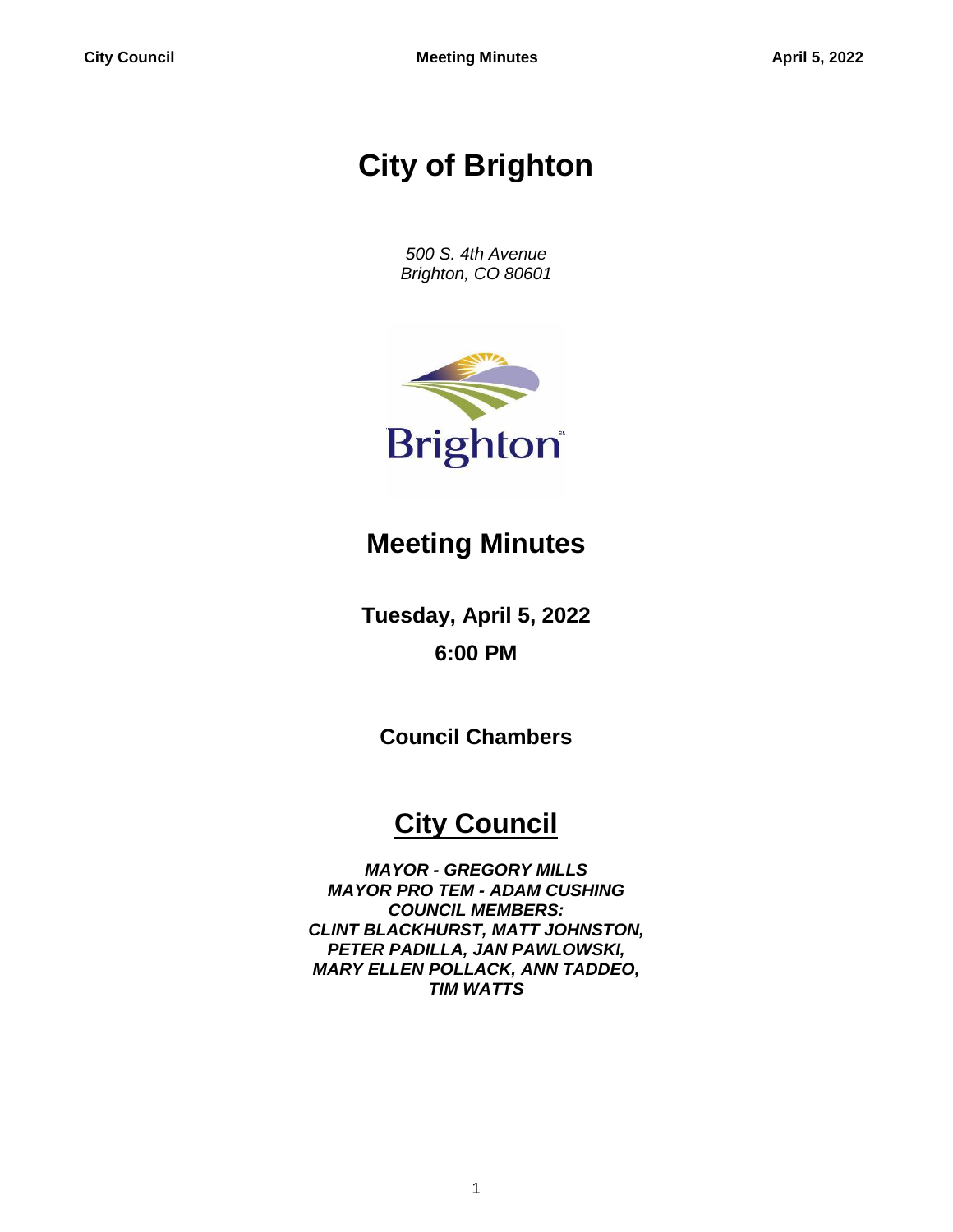## **1. CALL TO ORDER**

*Mayor Mills called the meeting to order at 6:00 p.m.*

### **A. Pledge of Allegiance to the American Flag**

*Councilmember Blackhurst led the recitation of the Pledge of Allegiance to the American Flag.*

### **B. Roll Call**

**Present:** 9 - Mayor Mills, Mayor Pro Tem Cushing, Councilmember Blackhurst, Councilmember Johnston, Councilmember Padilla, Councilmember Pawlowski, Councilmember Pollack, Councilmember Taddeo, and Councilmember Watts

## **2. APPROVAL OF REGULAR AGENDA**

*Councilmember Johnston asked that Item 11A be moved after Item 5.*

**Motion by Councilmember Johnston, seconded by Councilmember Padilla, to approve the Regular Agenda as amended. Motion passed by the following vote:**

**Aye:** 9 - Mayor Mills, Mayor Pro Tem Cushing, Councilmember Blackhurst, Councilmember Johnston, Councilmember Padilla, Councilmember Pawlowski, Councilmember Pollack, Councilmember Taddeo, and Councilmember Watts

## **3. CONSENT AGENDA**

- **A. Approval of the February 15, 2022 City Council Minutes**
- **B. Approval of the March 1, 2022 City Council Minutes**
- **C. Approval of the March 8, 2022 City Council Minutes**
- **D. A RESOLUTION OF THE CITY COUNCIL OF THE CITY OF BRIGHTON, COLORADO, SUPPORTING THE GRANT APPLICATION AND MATCHING FUNDS FOR THE U.S. DEPARTMENT OF TRANSPORTATION FY2022 REBUILDING AMERICAN INFRASTRUCTURE WITH SUSTAINABILITY AND EQUITY (RAISE) PROGRAM**

**Resolution No. 2022-30**

**Motion by Councilmember Watts, seconded by Councilmember Taddeo, to approve the Consent Agenda as presented. Motion passed by the following vote:**

**Aye:** 9 - Mayor Mills, Mayor Pro Tem Cushing, Councilmember Blackhurst, Councilmember Johnston, Councilmember Padilla, Councilmember Pawlowski, Councilmember Pollack, Councilmember Taddeo, and Councilmember Watts

## **4. CEREMONIES**

## **A. Recognition of the Adams County Mayors and Commissioners Youth Award Local Recipients**

*Youth Services Manager Tawnya Russell introduced the nominees for the Adams County Mayors and Commissioners Youth awards, Maximus Farrington, Candida Bruno, Konnor Burge, Kevin Gonzales, Mariah Niday, Makayla Cannon and Audyanna Vialpando.*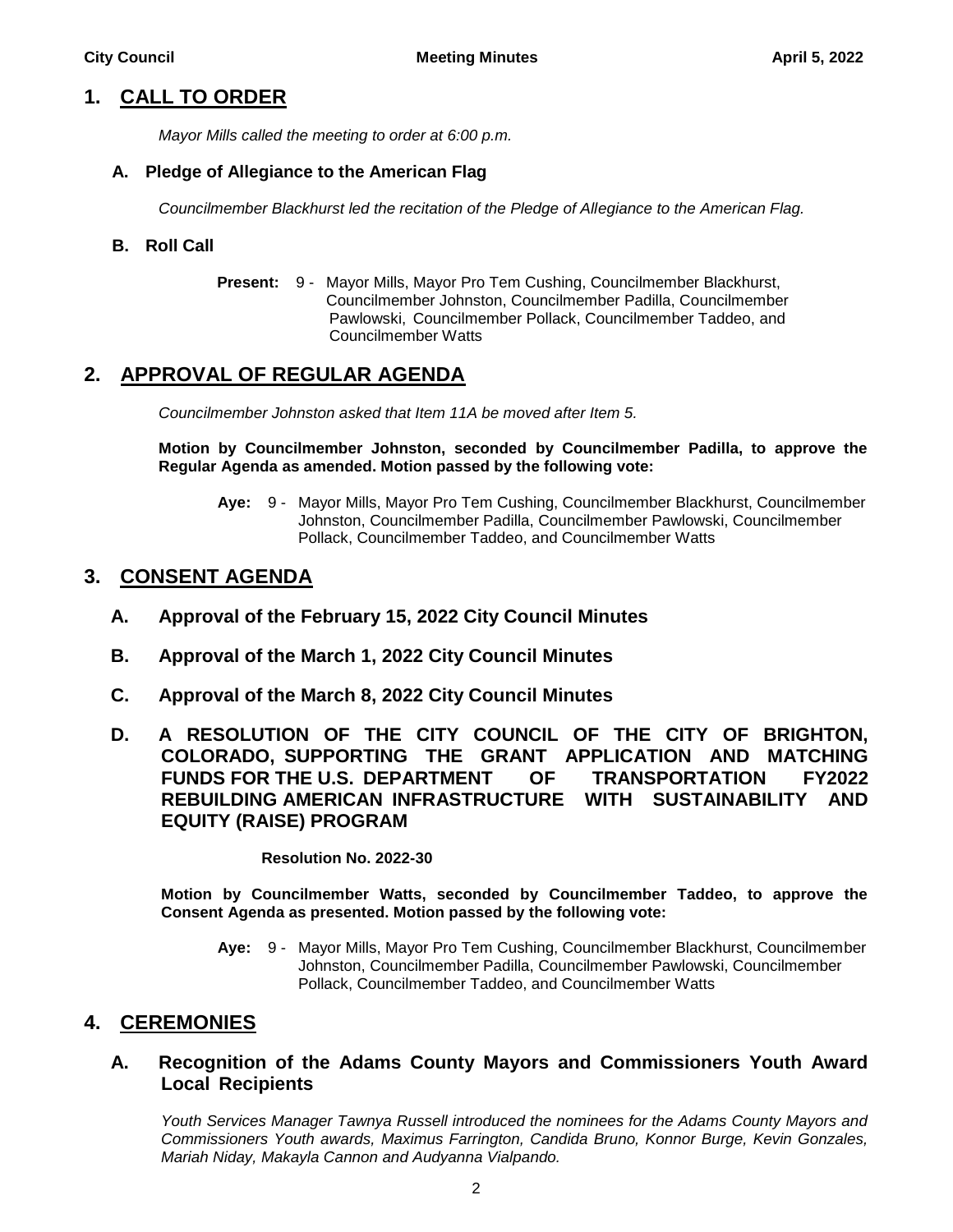## **B. Child Abuse Prevention Month Proclamation**

*Mayor Pro Tem Cushing read the Proclamation into the record.*

#### **Motion by Councilmember Pollack, seconded by Councilmember Padilla, to approve the Proclamation. Motion passed by the following vote:**

**Aye:** 9 - Mayor Mills, Mayor Pro Tem Cushing, Councilmember Blackhurst, Councilmember Johnston, Councilmember Padilla, Councilmember Pawlowski, Councilmember Pollack, Councilmember Taddeo, and Councilmember Watts

## **C. Sexual Assault Awareness Month Proclamation**

*Councilmember Blackhurst read the Proclamation into the record.*

#### **Motion by Councilmember Pawlowski, seconded by Councilmember Pollack, to approve the Proclamation. Motion passed by the following vote:**

**Aye:** 9 - Mayor Mills, Mayor Pro Tem Cushing, Councilmember Blackhurst, Councilmember Johnston, Councilmember Padilla, Councilmember Pawlowski, Councilmember Pollack, Councilmember Taddeo, and Councilmember Watts

## **D. National Crime Victims' Rights Week Proclamation**

*Councilmember Taddeo read the Proclamation into the record.*

#### **Motion by Councilmember Pawlowski, seconded by Councilmember Watts, to approve the Proclamation. Motion passed by the following vote:**

**Aye:** 9 - Mayor Mills, Mayor Pro Tem Cushing, Councilmember Blackhurst, Councilmember Johnston, Councilmember Padilla, Councilmember Pawlowski, Councilmember Pollack, Councilmember Taddeo, and Councilmember Watts

## **E. Animal Control Officer Appreciation Week Proclamation**

*Councilmember Padilla read the Proclamation into the record.*

**Motion by Councilmember Watts, seconded by Councilmember Taddeo, to approve the Proclamation. Motion passed by the following vote:**

**Aye:** 9 - Mayor Mills, Mayor Pro Tem Cushing, Councilmember Blackhurst, Councilmember Johnston, Councilmember Padilla, Councilmember Pawlowski, Councilmember Pollack, Councilmember Taddeo, and Councilmember Watts

## **F. 2022 Wyland National Mayor's Challenge for Water Conservation Proclamation**

*Mayor Mills read the Proclamation into the record.*

**Motion by Councilmember Padilla, seconded by Councilmember Taddeo, to approve the Proclamation. Motion passed by the following vote:**

**Aye:** 9 - Mayor Mills, Mayor Pro Tem Cushing, Councilmember Blackhurst, Councilmember Johnston, Councilmember Padilla, Councilmember Pawlowski, Councilmember Pollack, Councilmember Taddeo, and Councilmember Watts

## **5. PUBLIC INVITED TO BE HEARD ON MATTERS NOT ON THE AGENDA (Speakers limited to five minutes)**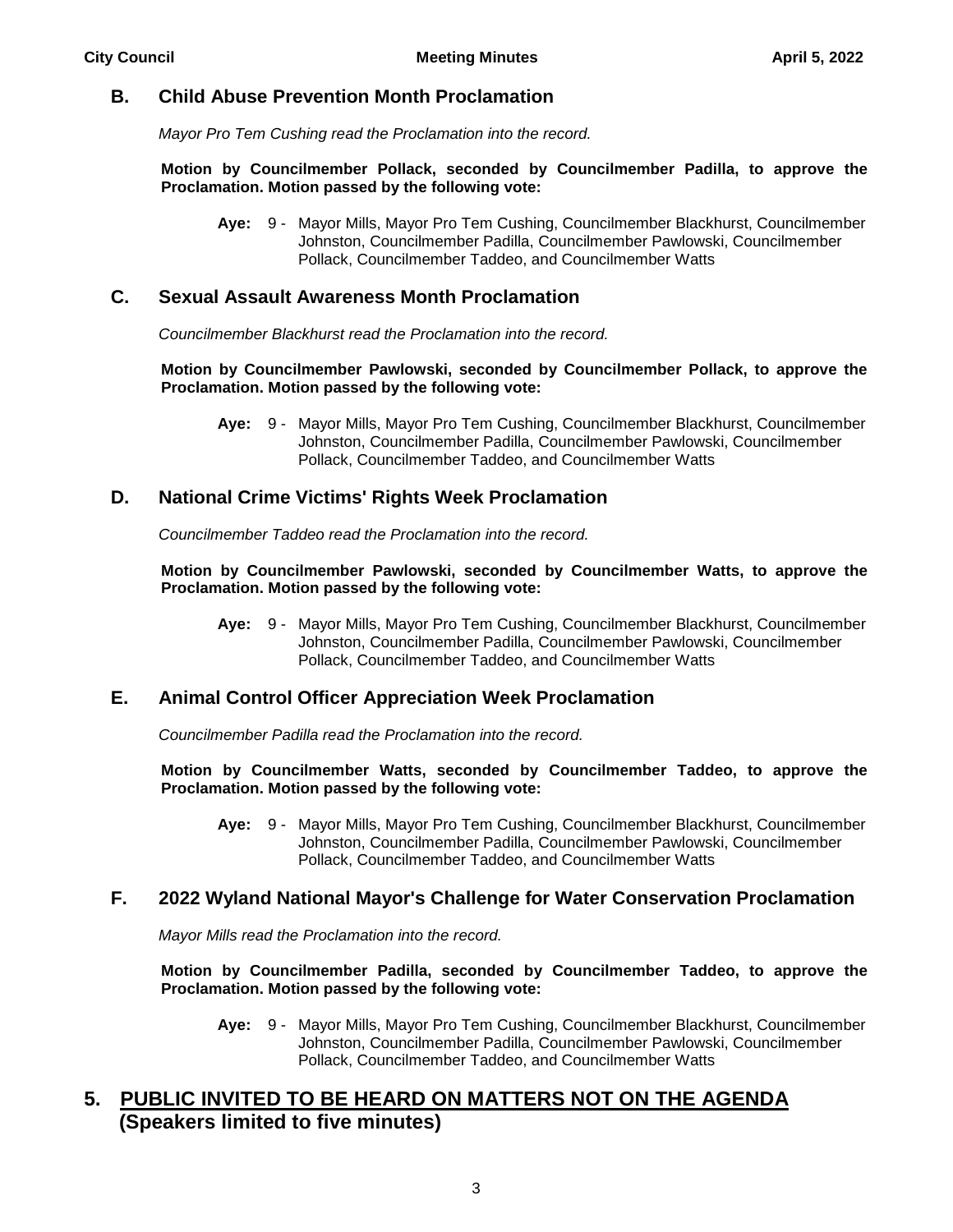## **11. GENERAL BUSINESS**

## **A. Public Safety Discussion**

*City Council discussed ways to improve public safety in the City.*

*Mayor Mills called for a break at 7:24 p.m.*

*Mayor Mills reconvened the meeting at 7:34 p.m.*

*Councilmember Pollack left the meeting at 7:30 p.m.*

## **6. PUBLIC HEARINGS**

## **7. ORDINANCES FOR INITIAL CONSIDERATION**

**A. AN ORDINANCE OF THE CITY COUNCIL OF THE CITY OF BRIGHTON, COLORADO, AMENDING CHAPTER 5 OF THE BRIGHTON MUNICIPAL CODE BY THE ADDITION OF NEW SECTION 5-99 TO AUTHORIZE THE OPERATION OF SHARED ELECTRIC SCOOTERS IN THE CITY AND TO PROVIDE FOR THE LICENSING THEREOF**

*Mayor Mills read the title of the Ordinance into the record.*

*Public Works Director Michael Woodruff presented the Ordinance to approve the licensing of eScooters in the City of Brighton. The Ordinance established rules and regulations governing the operation of shared electric scooters and micro mobility devices, requires a license of \$500 with a \$200 annual renewal, revenue sharing requirements, age of operator requirements and operation locations, rules, regulations and restrictions. There will be no operations on sidewalks, walkways or paths less than 8 ft. in width. Operation on streets, bike lanes, and bike paths greater than 8 ft. in width is allowed. The maximum speed is 15 mph and riders must yield to pedestrians and bicycles. A 24 hour service option is required for residents to contact with concerns. Unattended scooters require removal within 24 hours of the notification and there will be a 4 hour emergency notification. If the scooters are not removed within the required timeframe, staff can remove the scooters and charge \$100 per scooter removal. Helmets are encouraged, but not required and the scooter must be parked in a designated location. A picture must be taken by the rider once the scooter is parked. The provider must provide all rules to the rider. The City will have slow and no ride zones. Insurance is required by the providers and suspension or revocation of the license is available. A maximum of two licenses will be approved each calendar year.* 

#### **Motion by Mayor Pro Tem Cushing, seconded by Councilmember Blackhurst, to approve the Ordinance. Motion passed by the following vote:**

- **Aye:** 7 Mayor Mills, Mayor Pro Tem Cushing, Councilmember Blackhurst, Councilmember Johnston, Councilmember Padilla, Councilmember Taddeo, and Councilmember **Watts**
- **No:** 1 Councilmember Pawlowski

**Absent:** 1 - Councilmember Pollack

## **8. ORDINANCES FOR FINAL CONSIDERATION**

**9. RESOLUTIONS**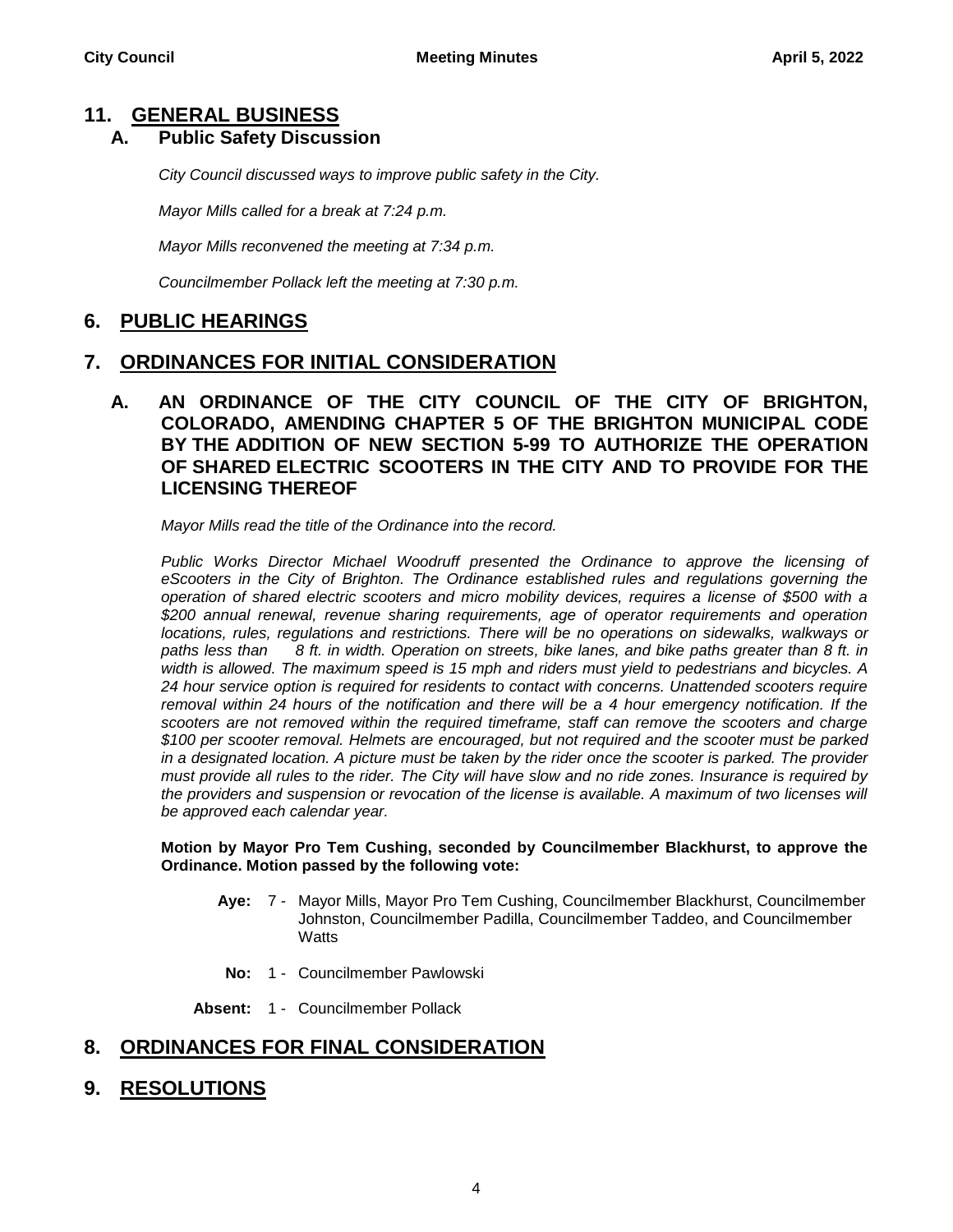## **A. A RESOLUTION OF THE CITY COUNCIL OF THE CITY OF BRIGHTON, COLORADO, ACCEPTING THE PROPOSAL OF STAR PLAYGROUNDS FOR THE CONTRACT AMOUNT OF TWO HUNDRED EIGHTY-FIVE THOUSAND DOLLARS AND AUTHORIZING THE CITY MANAGER, OR DESIGNEE, TO EXECUTE THE CONTRACT ON BEHALF OF THE CITY**

*Mayor Mills read the title of the Resolution into the record.*

*Parks Manager Ryan Smith presented the Adult Sports Complex Playground and Resurfacing project. The playground was built in 1999, is outdated and is heavily used. The new playground will include ADA accessible sensory panels, concrete curbing with two ADA accessible entrances and age appropriate playgrounds with a baseball theme. There were four responses to the solicitation and Star Playgrounds was the only vendor that provided everything that was requested in the solicitation for \$285,000. Sufficient funds are available in the Parks and Recreation Capital Fund. Construction will begin in July and should be finished in August.* 

#### **Motion by Councilmember Watts, seconded by Councilmember Taddeo, to approve Resolution 2022-31. Motion passed by the following vote:**

**Aye:** 8 - Mayor Mills, Mayor Pro Tem Cushing, Councilmember Blackhurst, Councilmember Johnston, Councilmember Padilla, Councilmember Pawlowski, Councilmember Taddeo, and Councilmember Watts

**Absent:** 1 - Councilmember Pollack

## **B. A RESOLUTION OF THE CITY COUNCIL OF THE CITY OF BRIGHTON, COLORADO, ACCEPTING THE PROPOSAL OF MERIDIAM PARTNERS, LLC FOR THE CONTRACT AMOUNT OF FIVE HUNDRED TWENTY-TWO THOUSAND FOUR HUNDRED EIGHTEEN DOLLARS AND AUTHORIZING THE CITY MANAGER, OR DESIGNEE, TO EXECUTE THE CONTRACT ON BEHALF OF THE CITY**

*Mayor Mills read the title of the Resolution into the record.*

*Assistant Director of Parks and Open Space Kyle Sylvester presented the Brighton Park Pond Liner Project. The pond was built in 1998 with no liner and water does seep back into the ground quickly. There is a well that pumps water back into the lake and the Parks Department does get charged for that water, up to \$88,000 in 2020. A geosynthetic clay liner will be installed to prevent the seepage from occurring. Natural cover will be placed on the liner and any disturbed areas will be revegetated. The City will save money and energy consumption with the new liner and will conserve natural resources and promote sustainability. The water levels will be more consistent in the pond for fishing and other passive recreation activities. Staff is recommending approval of the contract to Meridiam Partners LLC for \$522,418.10.* 

*Item 9C would award the contract for construction oversight to Engineering Analytics for \$79,808, they*  are the firm that designed the project. Sufficient appropriation exists for the project in the Parks Capital *Fund. The total cost for the project is \$602,226.10.*

#### **Motion by Councilmember Padilla, seconded by Councilmember Johnston, to approve Resolution 2022-32. Motion passed by the following vote:**

- **Aye:** 8 Mayor Mills, Mayor Pro Tem Cushing, Councilmember Blackhurst, Councilmember Johnston, Councilmember Padilla, Councilmember Pawlowski, Councilmember Taddeo, and Councilmember Watts
- **Absent:** 1 Councilmember Pollack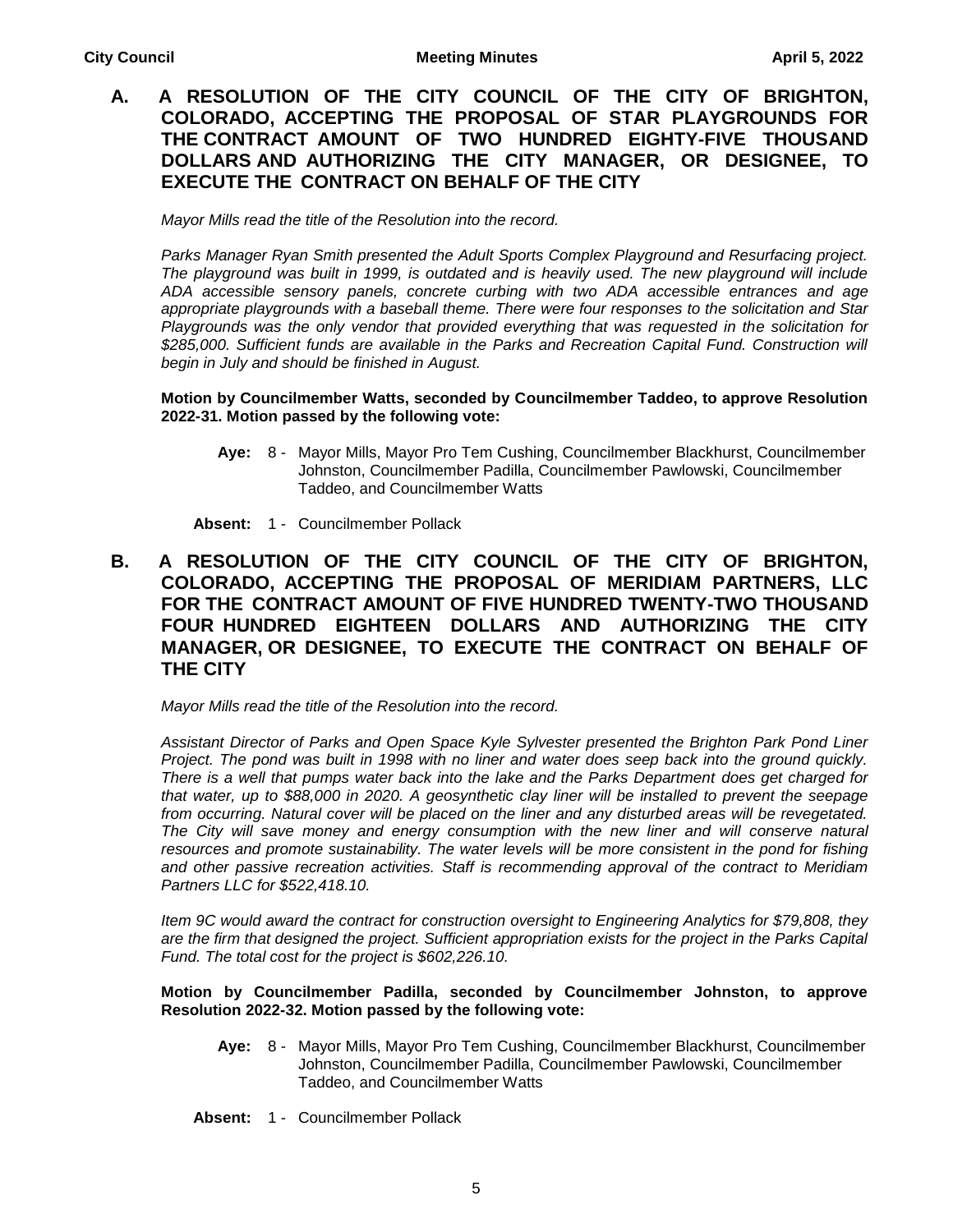**C. A RESOLUTION OF THE CITY COUNCIL OF THE CITY OF BRIGHTON, COLORADO, ACCEPTING THE PROPOSAL OF ENGINEERING ANALYTICS, INC. FOR THE CONTRACT AMOUNT OF SEVENTY-NINE THOUSAND EIGHT HUNDRED EIGHT DOLLARS AND AUTHORIZING THE CITY MANAGER, OR DESIGNEE, TO EXECUTE THE CONTRACT ON BEHALF OF THE CITY**

*Mayor Mills read the title of the Resolution into the record.*

**Motion by Councilmember Padilla, seconded by Councilmember Watts, to approve Resolution 2022-33. Motion passed by the following vote:**

- **Aye:** 8 Mayor Mills, Mayor Pro Tem Cushing, Councilmember Blackhurst, Councilmember Johnston, Councilmember Padilla, Councilmember Pawlowski, Councilmember Taddeo, and Councilmember Watts
- **Absent:** 1 Councilmember Pollack
- **D. A RESOLUTION OF THE CITY COUNCIL OF THE CITY OF BRIGHTON, COLORADO, ACCEPTING THE PROPOSAL OF SIERRA LANDSCAPING AND MAINTENANCE FOR THE CONTRACT AMOUNT OF ONE HUNDRED SIXTY-FIVE THOUSAND ONE HUNDRED FORTY-SEVEN DOLLARS AND SIXTY-FOUR CENTS AND AUTHORIZING THE CITY MANAGER, OR DESIGNEE, TO EXECUTE THE CONTRACT ON BEHALF OF THE CITY**

*Mayor Mills read the title of the Resolution into the record.*

*Assistant Director of Parks and Open Space Kyle Sylvester presented the Lawn Care and Landscape Maintenance Services item. The Parks and Open Space department would like to continue to supplement some of the maintenance duties with contract work, which includes mowing parks and open spaces of 74.15 acres, shrub-bed maintenance and weed mitigation of 558,406.63 sq. ft. and stormwater/utilities mowing of 7.91 acres. Staff will still be responsible for mowing 109 acres of irrigated parks. The solicitation for the contract was posted in February and had five responses. Sierra*  Landscaping was the most responsive and responsible bidder and staff recommends approval of the *contract with Sierra Landscaping for \$165,147.64.* 

**Motion by Mayor Pro Tem Cushing, seconded by Councilmember Taddeo, to approve Resolution 2022-34. Motion passed by the following vote:**

**Aye:** 8 - Mayor Mills, Mayor Pro Tem Cushing, Councilmember Blackhurst, Councilmember Johnston, Councilmember Padilla, Councilmember Pawlowski, Councilmember Taddeo, and Councilmember Watts

**Absent:** 1 - Councilmember Pollack

**E. A RESOLUTION OF THE CITY COUNCIL OF THE CITY OF BRIGHTON, COLORADO, AUTHORIZING ASSIGNMENT TO THE COLORADO HOUSING AND FINANCE AUTHORITY OF A PRIVATE ACTIVITY BOND ALLOCATION OF THE CITY PURSUANT TO THE COLORADO PRIVATE ACTIVITY BOND CEILING ALLOCATION ACT; AUTHORIZING THE MAYOR TO EXECUTE SAID ASSIGNMENT ON BEHALF OF THE CITY; AND AUTHORIZING THE CITY MANAGER TO EXECUTE SUCH DOCUMENTS AND UNDERTAKE SUCH TASKS AS MAY BE REQUIRED TO EFFECTUATE SAID ASSIGNMENT**

*Mayor Mills read the title of the Resolution into the record.*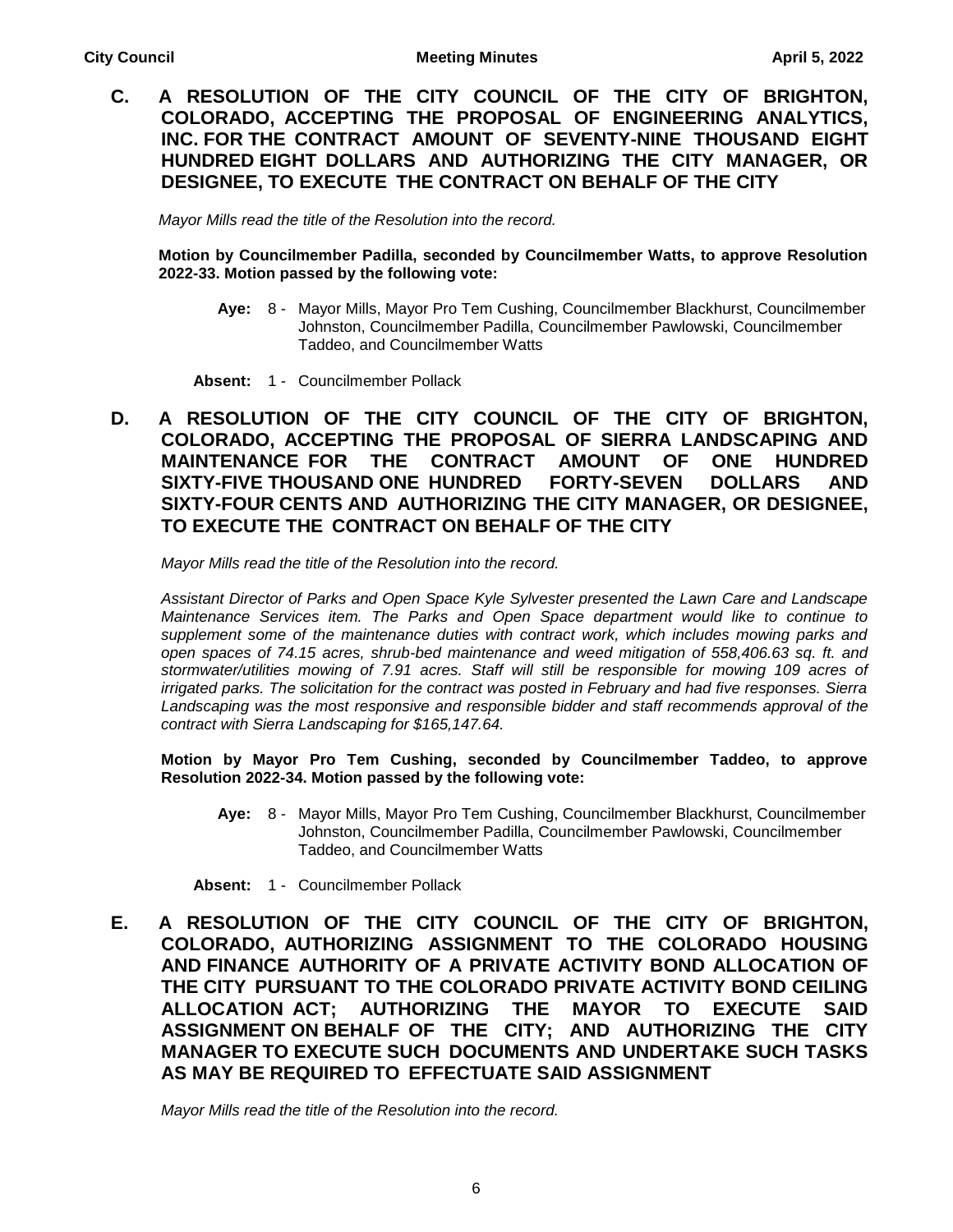*Finance Director Catrina Asher requests to assign the City's Private Activity Bonds to the Colorado Finance and Housing Authority (CHFA) to be used by the Brighton Housing Authority for the Hughes Station Project. Director Asher gave a brief overview of Private Activity Bonds and how they are used. The City of Brighton allocation is \$2,227,841. The City could issue the bonds and partner with an organization like the Housing Authority and identify projects and manage the process. There is also the option to assign the funds to CHFA and they handle the financial management of the bonds and work directly with the Housing Authority. If nothing is done, the bonding capacity reverts to the state*  and they can use the funds at their discretion. Staff is recommending the assignment of the bonding *capacity to CHFA specifically for the Housing Authority to use on the Hughes Station Project.* 

*Executive Director of the Housing Authority Deb Bristol gave a history of Hughes Station, how it was*  acquired by the Housing Authority and explained that the bonds will be used for the rehabilitation of *Hughes Station.* 

*Development Consultant Rodger Hara explained that the bonds will be used to provide funding for the*  rehabilitation and upgrades to the Hughes Station property. The nature of the funding requires that *50% of the cost of the rehabilitation be covered by the use of tax exempt bonds. The 2021 funds have been transferred to CHFA for the project. The City of Loveland has agreed to transfer two million dollars of the bond authority that it was allocated to CHFA for use for Hughes Station. The total project cost is approximately 26.5 million and in order to meet the 50% requirement, approximately 12 million dollars will be needed. The 2021 and 2022 allocation form the City of Brighton and the allocation from*  the City of Loveland will be about half of what is needed for the project. CHFA will be providing the *remainder of the necessary funding for the project. The support from the City of Brighton will provide the funding for preservation of the project to continue to provide housing and services for the 120 families living there.* 

#### **Motion by Councilmember Pawlowski, seconded by Councilmember Padilla, to approve Resolution 2022-35. Motion passed by the following vote:**

**Aye:** 8 - Mayor Mills, Mayor Pro Tem Cushing, Councilmember Blackhurst, Councilmember Johnston, Councilmember Padilla, Councilmember Pawlowski, Councilmember Taddeo, and Councilmember Watts

**Absent:** 1 - Councilmember Pollack

## **F. A RESOLUTION OF THE CITY COUNCIL OF THE CITY OF BRIGHTON, COLORADO, RE-APPOINTING ONE "ON CALL" DEPUTY MUNICIPAL JUDGE AND APPOINTING ONE "ON CALL" JUDGE TO SERVE ON AN "AS NEEDED" BASIS; SETTING THEIR TERM OF OFFICE AND COMPENSATION; AND SETTING FORTH OTHER DETAILS RELATED THERETO**

*Mayor Mills read the title of the Resolution into the record.*

*Court Administrator Michelle Ramos explained that Municipal Judge Kline may not be able to attend court or may have a conflict that would keep her from attending court so staff is requesting the re-appointment of an "On-Call" Deputy Municipal Judge and appointing an "On-Call" Judge to serve on an "as needed" basis.* 

#### **Motion by Councilmember Johnston, seconded by Mayor Pro Tem Cushing, to approve Resolution 2022-36. Motion passed by the following vote:**

- **Aye:** 8 Mayor Mills, Mayor Pro Tem Cushing, Councilmember Blackhurst, Councilmember Johnston, Councilmember Padilla, Councilmember Pawlowski, Councilmember Taddeo, and Councilmember Watts
- **Absent:** 1 Councilmember Pollack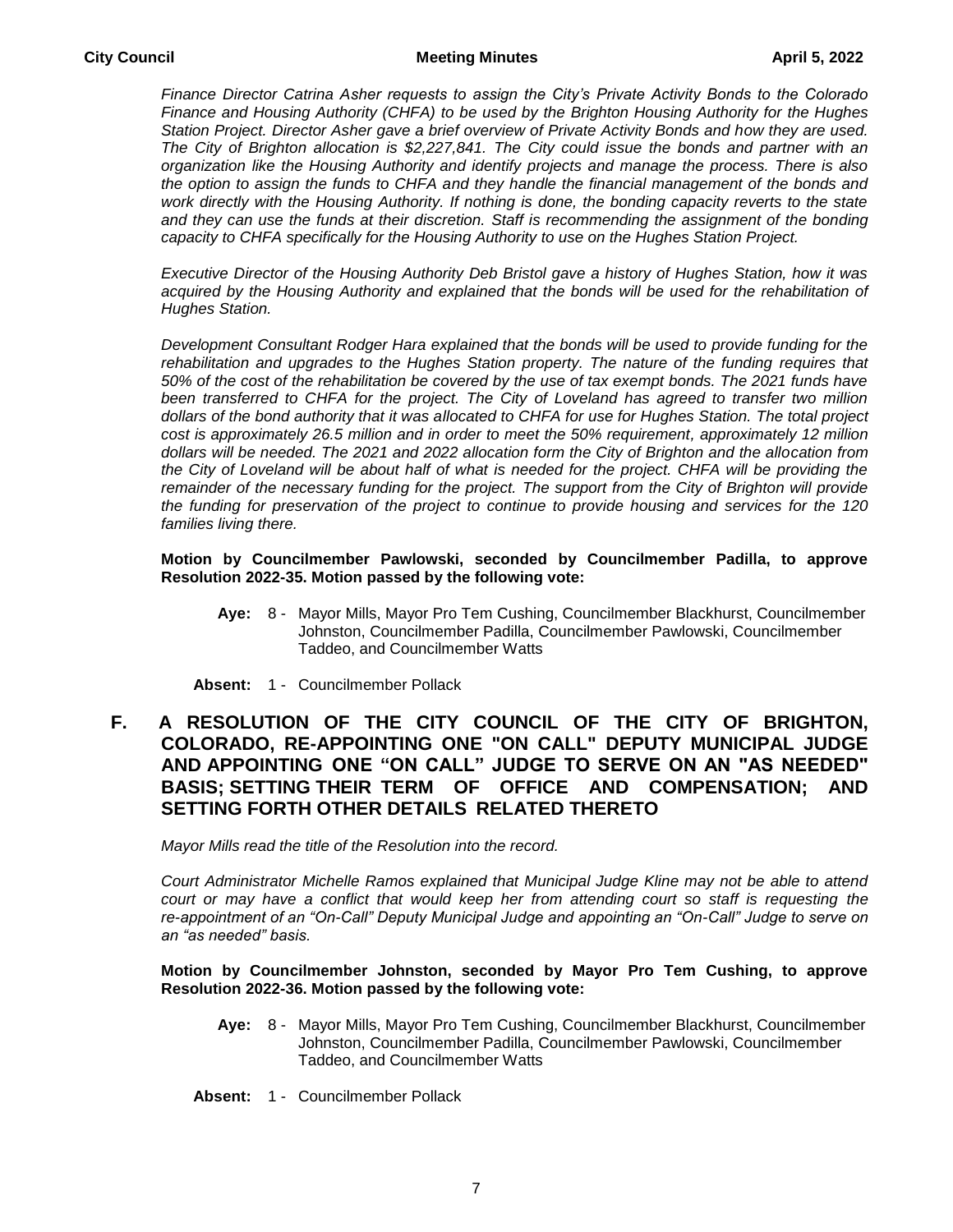**G. A RESOLUTION OF THE CITY COUNCIL OF THE CITY OF BRIGHTON, COLORADO, APPROVING THE CONTRACT AMENDMENT FOR PHASE II – OF PROJECT #21-006682 DESIGN SERVICES FOR CITY OF BRIGHTON MUNICIPAL SERVICE CENTER TO THE CONTRACT OF D2C ARCHITECTS AND APPROVING THE CONTRACT AMENDMENT IN THE AMOUNT OF NINE HUNDRED THIRTY SIX THOUSAND THREE HUNDRED EIGHTY-FIVE DOLLARS, AND AUTHORIZING THE CITY MANAGER, OR DESIGNEE TO SIGN THE CONTRACT AMENDMENT ON BEHALF OF THE CITY**

*Mayor Mills read the title of the Resolution into the record.*

*Public Works Director Michael Woodruff presented the MSC Design Services Phase II contract amendment and gave a brief history of the project. Bids were solicited in January, 2021 to complete design services for the MSC and three proposals were received. D2C Architects was selected and approved for the Phase 1 design services. The project is ready to move into design/construction for Phase II. Director Woodruff presented the scope of services for Phase II. D2C Architects total fee to provide the Phase II scope of services is \$936,385. City Council will be requested to approve several additional contracts over the coming months and year. Staff recommends approval of the Phase II design services for the MSC contract amendment.* 

**Motion by Councilmember Taddeo, seconded by Councilmember Pawlowski, to approve Resolution 2022-37. Motion passed by the following vote:**

**Aye:** 8 - Mayor Mills, Mayor Pro Tem Cushing, Councilmember Blackhurst, Councilmember Johnston, Councilmember Padilla, Councilmember Pawlowski, Councilmember Taddeo, and Councilmember Watts

**Absent:** 1 - Councilmember Pollack

**H. A RESOLUTION OF THE CITY COUNCIL OF THE CITY OF BRIGHTON, COLORADO, ACCEPTING THE PROPOSAL OF VELOCITY PLANT SERVICES, LLC FOR THE CONTRACT AMOUNT OF THREE HUNDRED FORTY-SEVEN THOUSAND SEVEN HUNDRED TWENTY-EIGHT DOLLARS AND SIXTY-TWO CENTS AND AUTHORIZING THE CITY MANAGER, OR DESIGNEE, TO EXECUTE THE CONTRACT ON BEHALF OF THE CITY**

*Mayor Mills read the title of the Resolution into the record.*

*Interim Utilities Director Marc Johns explained that Plant Supervisor Sam Mingo has been working on the City's growing need for water and improvement of the filtration and capacity that can be treated through the Greensand Plant. There are currently two different filtration processes and this will be changed to increase the capacity. The current capacity is 4.5 million gallons per day and the new capacity will be 6.0 million gallons per day. An application was sent to CDPHE and approval was received last week. This needs to be changed before irrigation season begins. Staff is asking for approval of a contract with Velocity Plant Services, which has been awarded a competitive price agreement with the City for competitive pricing for \$347,728.62 and funds have been appropriated for this project.*

**Motion by Councilmember Padilla, seconded by Councilmember Pawlowski, to approve Resolution 2022-38. Motion passed by the following vote:**

- **Aye:** 8 Mayor Mills, Mayor Pro Tem Cushing, Councilmember Blackhurst, Councilmember Johnston, Councilmember Padilla, Councilmember Pawlowski, Councilmember Taddeo, and Councilmember Watts
- **Absent:** 1 Councilmember Pollack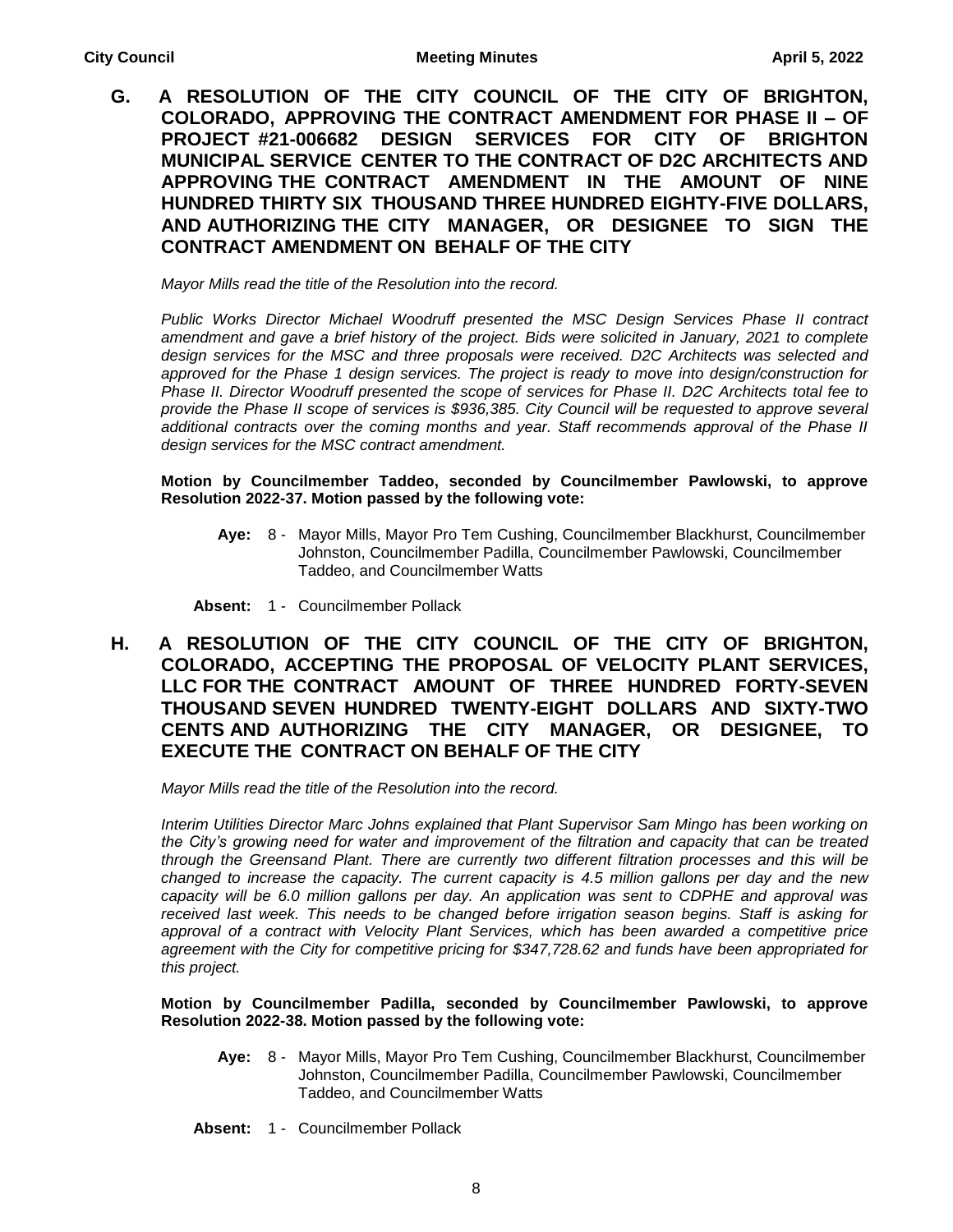## **I. A RESOLUTION OF THE CITY COUNCIL OF THE CITY OF BRIGHTON, COLORADO, APPROVING AMENDMENTS TO THE CITY COUNCIL RULES OF PROCEDURE AND ADOPTING THE UPDATED CITY COUNCIL RULES OF PROCEDURE**

*Mayor Mills read the title of the Resolution into the record.*

*City Attorney Alicia Calderón explained that the goal is to simplify and clarify the language in the City Council Rules of Procedure and for the rules to reflect what Council does and practices. City Attorney Calderón explained what changes have been made to the rules including updating the Public Hearing section, adding flexibility for the meeting agendas, amending the holiday section, adding clarification of an unexcused absence, incorporating the participation by telephone policy, use of mobile devices at meetings has been updated and incorporated, and the addition of a new section to set a clear expectation that a Councilmember would not come to meetings under the influence and if they cannot* participate with civility and decorum and to add the expectation that Councilmembers, like all *employees, will be bound by the employee manual with regards to non-discrimination and with regards to not sexually harassing anyone.* 

#### **Motion by Councilmember Padilla, seconded by Mayor Pro Tem Cushing, to approve Resolution 2022-39. Motion passed by the following vote:**

**Aye:** 8 - Mayor Mills, Mayor Pro Tem Cushing, Councilmember Blackhurst, Councilmember Johnston, Councilmember Padilla, Councilmember Pawlowski, Councilmember Taddeo, and Councilmember Watts

**Absent:** 1 - Councilmember Pollack

## **J. A RESOLUTION OF THE CITY COUNCIL OF THE CITY OF BRIGHTON, COLORADO, APPROVING AND ADOPTING A POLICY FOR THE USE OF MOBILE COMPUTING DEVICES PROVIDED BY THE CITY OF BRIGHTON TO ITS ELECTED OFFICIALS, AND, IN PARTICULAR, THE USE DURING SPECIAL AND REGULAR CITY COUNCIL MEETINGS AND STUDY SESSIONS**

*Mayor Mills read the title of the Resolution into the record.*

*City Attorney Calderón explained that the possible misunderstanding of wireless being provided at the*  home of Councilmembers has been removed. One of the purposes of the policy is to remind everyone *that all devices are subject to the Colorado Open Records Act, retention schedules and litigation holds. A requirement for returning devices has been added to the policy.* 

#### **Motion by Councilmember Johnston, seconded by Councilmember Padilla, to approve Resolution 2022-40 as amended by removing section IV E. Motion passed by the following vote:**

**Aye:** 8 - Mayor Mills, Mayor Pro Tem Cushing, Councilmember Blackhurst, Councilmember Johnston, Councilmember Padilla, Councilmember Pawlowski, Councilmember Taddeo, and Councilmember Watts

**Absent:** 1 - Councilmember Pollack

## **K. A RESOLUTION OF THE CITY COUNCIL OF THE CITY OF BRIGHTON, COLORADO, APPROVING A SETTLEMENT AND AUTHORIZING THE CITY MANAGER, OR DESIGNEE, TO EXECUTE THE AGREEMENT ON BEHALF OF THE CITY**

*Mayor Mills read the title of the Resolution into the record.*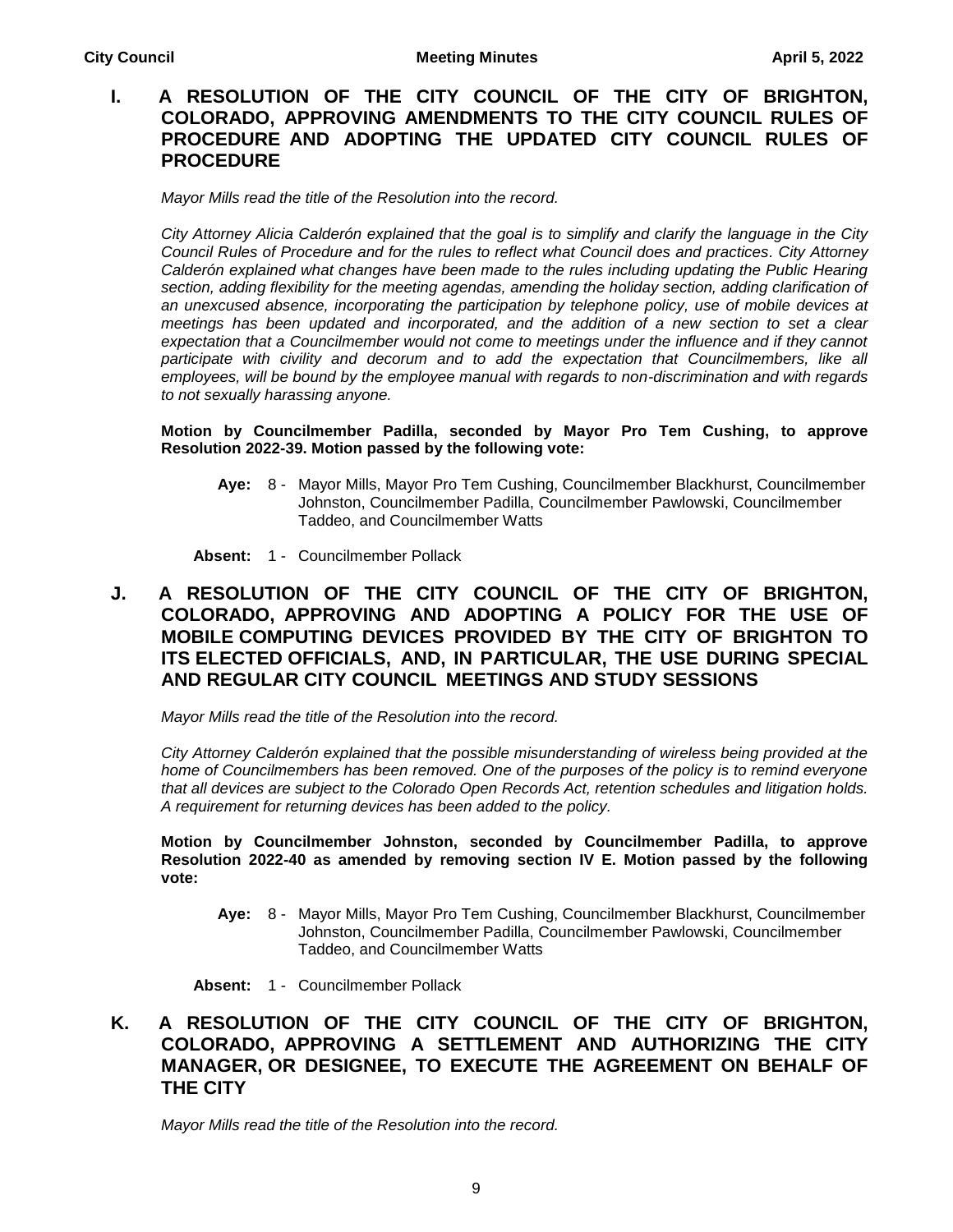#### **City Council Meeting Minutes April 5, 2022**

*City Attorney Calderón requested that City Council recess into Executive Session to provide a legal update regarding pending litigation in the Case City of Brighton vs. Castle Pines North Metropolitan District. City Attorney Calderón would then request that Council return to the meeting to request possible approval of a settlement.* 

**Motion by Councilmember Johnston, seconded by Councilmember Watts, to continue the Resolution to a Special City Council meeting on April 12, 2022 at 5:30 p.m. for an Executive Session. Motion passed by the following vote:**

- **Aye:** 5 Mayor Mills, Councilmember Blackhurst, Councilmember Johnston, Councilmember Taddeo, and Councilmember Watts
- **No:** 3 Mayor Pro Tem Cushing, Councilmember Padilla, and Councilmember Pawlowski

**Absent:** 1 - Councilmember Pollack

## **10. UTILITIES BUSINESS ITEMS**

## **12. REPORTS**

#### **A. By the Mayor**

*Mayor Mills attended the State of the City, the NATA meeting, and the Strategic Planning Session. The Egg Dash is Saturday.*

#### **B. By Department Heads**

#### **C. By the City Attorney**

#### **D. By the City Manager**

*City Manager Michael Martinez introduced the new Director of Facilities Patrick Rome.*

## **13. REPORTS BY COUNCIL ON BOARDS & COMMISSIONS**

*Councilmember Padilla attended the Cultural Arts Commission meeting and announced that April is Autism Acceptance Month.*

*Councilmember Pawlowski attended the Public Arts Committee meeting.*

*Councilmember Watts attended the State of the City. The ribbon cutting for 303 Massage is on Friday, Saturday is the 10th Annual Raptor Run and April 15th is the ribbon cutting for the crosswalk improvement at Brighton High School.*

*Councilmember Taddeo attended the State of the City.*

## **14. EXECUTIVE SESSION**

## **15. ADJOURNMENT**

*Mayor Mills adjourned the meeting at 9:58 p.m.*